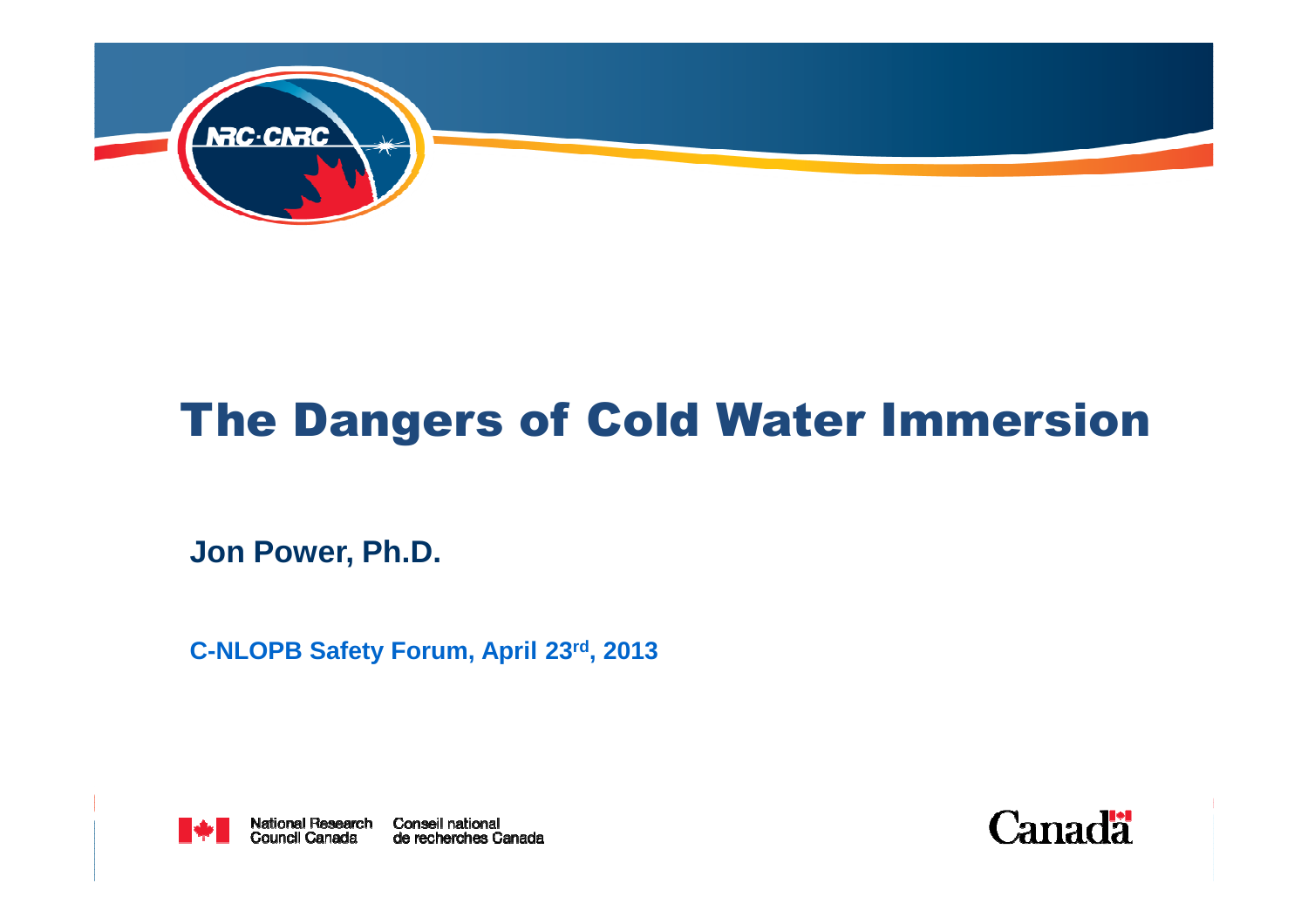

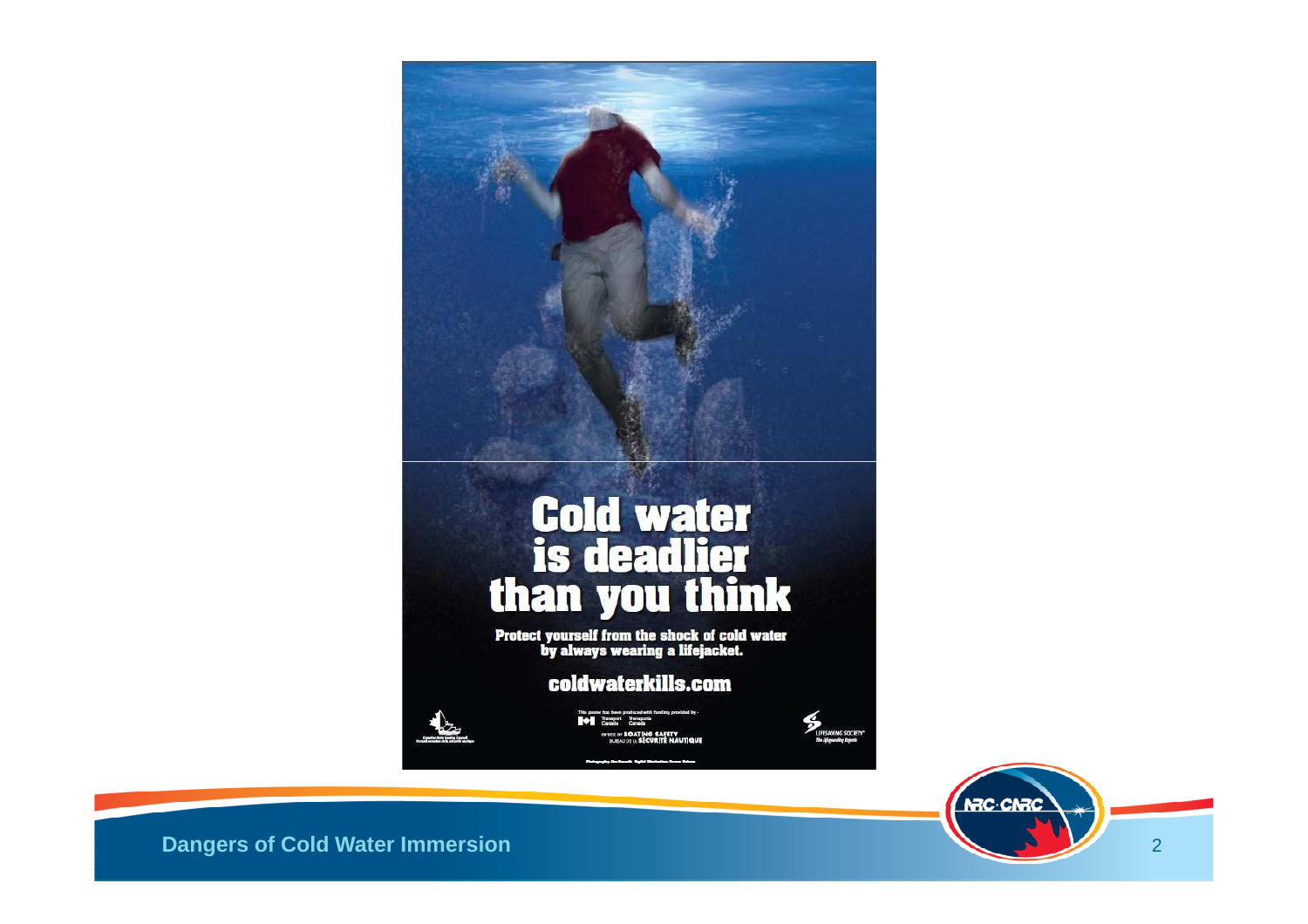- Lightly clothed, non-exercising humans in  $0^\circ$ C water.
- After <5 min of immersion skin temp dropped to  $<$ 10°C.
- Took 30 min for deep body temp to drop below 35.5°C.
- Hypothermia is defined as drop in deep body temperature below 35°C (RCPL, 1966).
- People can die quickly in cold water, less than 10m from shore (Home Office, 1977).



From: Hayward, J.S., and J.D. Eckerson. Physiological responses and survival time prediction for humans in ice water. Aviat. Space Environ. Med. 1984:55(3):206-12.

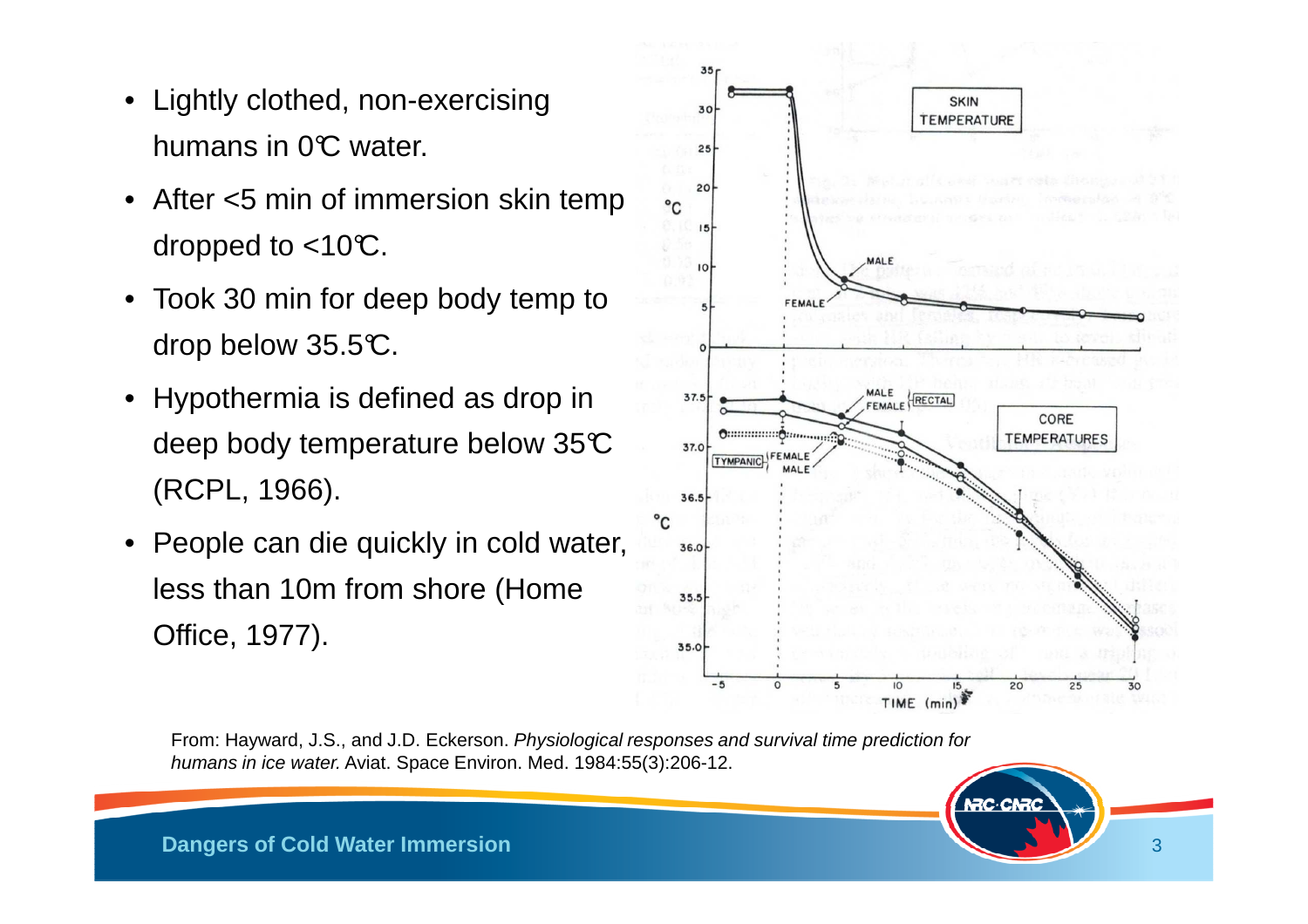- 1. Initial immersion (Cold Shock Response).
- 2. Short term immersion (Swim Failure).
- 3. Long term immersion (Hypothermia).
- 4. Circum-rescue collapse (Post-rescue collapse).

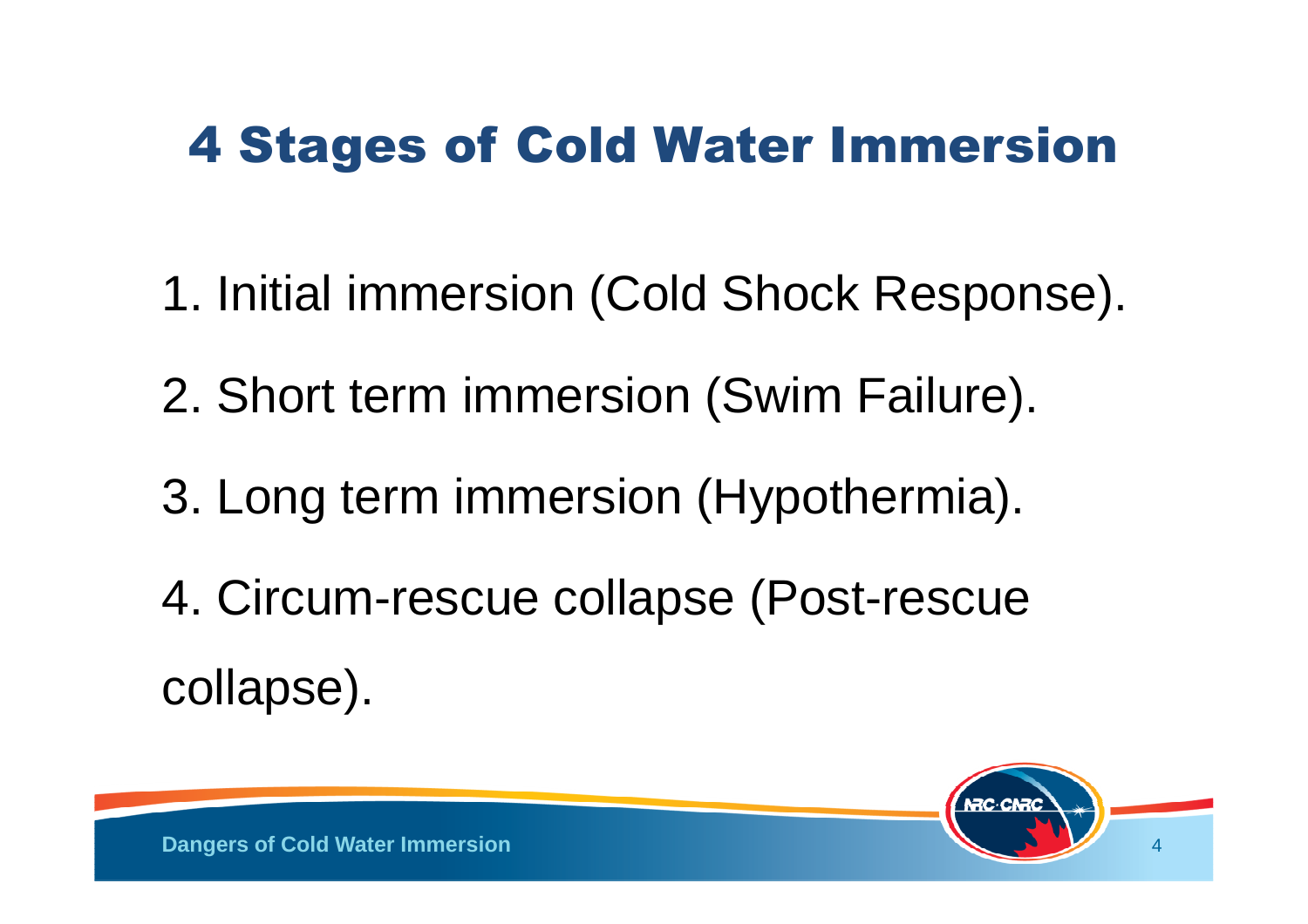# Cold Shock Response (CSR)

•Sudden death in cold water not due to hypothermia.

•Series of physiological responses termed the CSR believed to cause the majority of drowning deaths (Tipton 1989).

•Trigged by a rapid fall in skin temperature (Keatinge and Nadel,1965; Goode et al., 1975; Cooper et al., 1976)

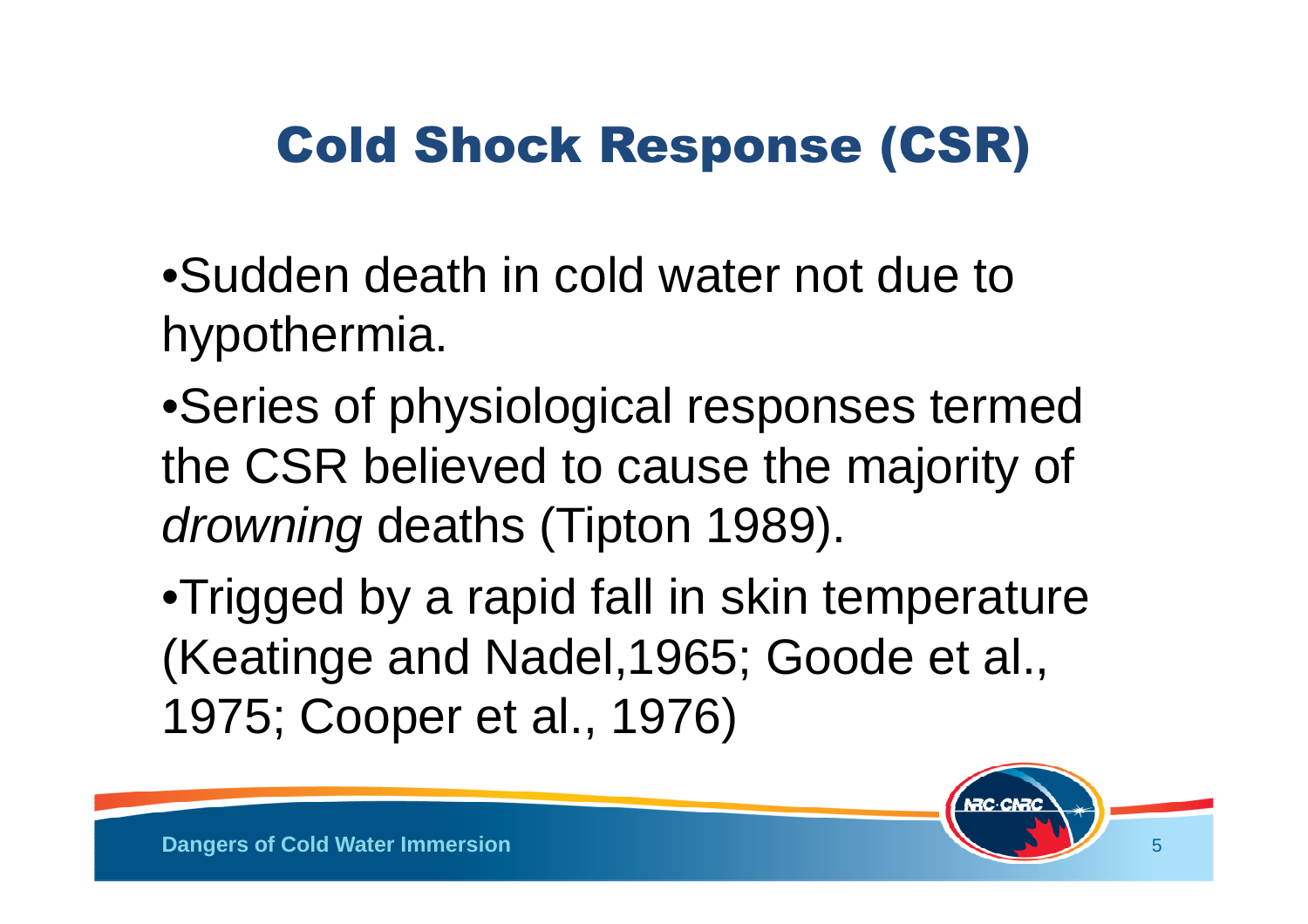### CSR Responses

•4 responses to sudden cold water immersion (Tipton, 1989):

- -A large involuntary gasp.
- -Hyperventilation.
- -Significant increase in heart rate.
- -Constricting of blood vessels.

#### •First two responses are greatest threat to survival.

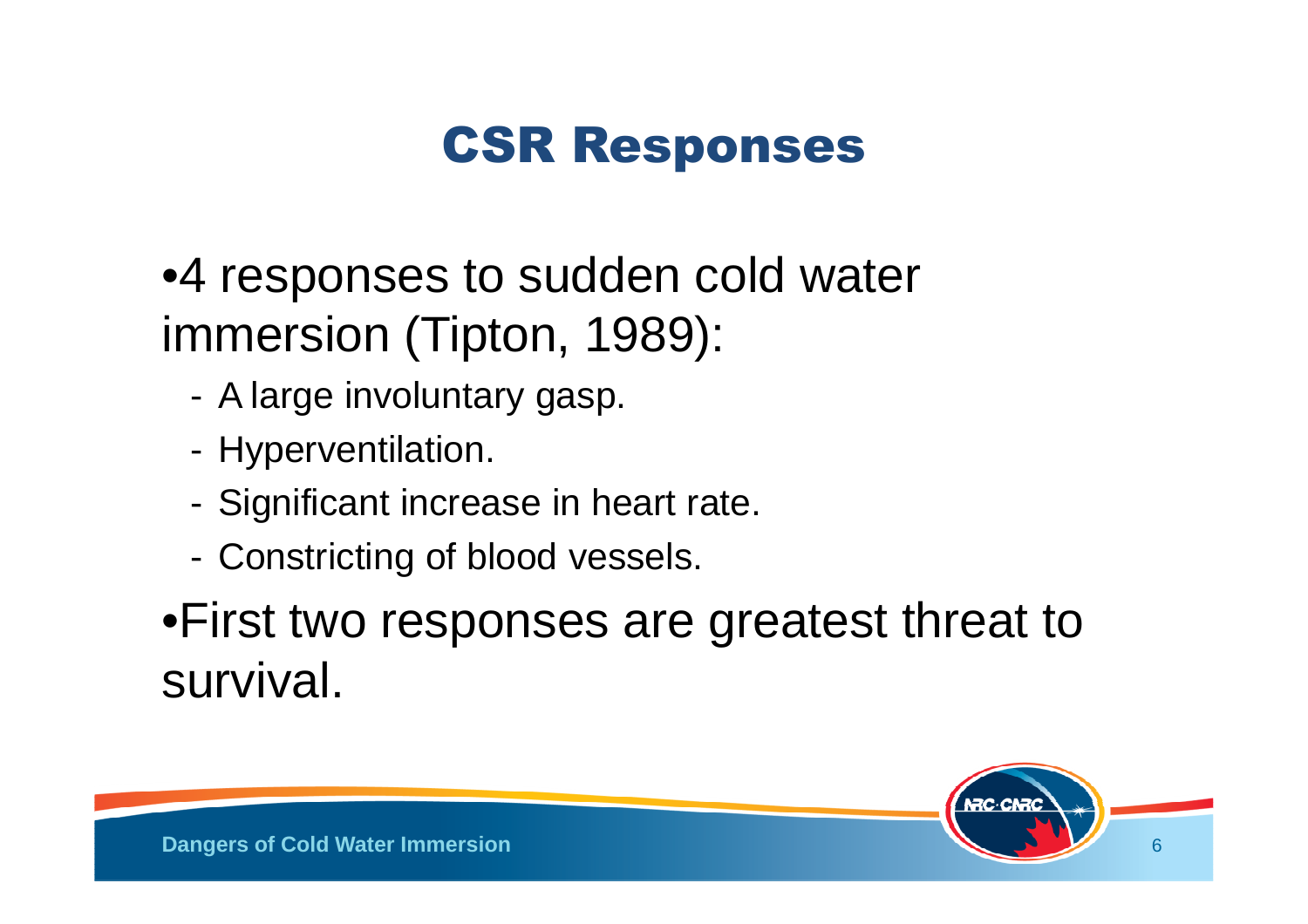- •Large involuntary gasp can be as much as 3L over 1.2 seconds (Goode et al., 1975).
- •Hyperventilation can be 5x resting values (Hayward and Eckerson, 1984).
- •Make it hard to hold your breath in water –increased risk of drowning.
- •Cardiovascular components may be fatal with pre-existing heart conditions (Tipton, 1989).

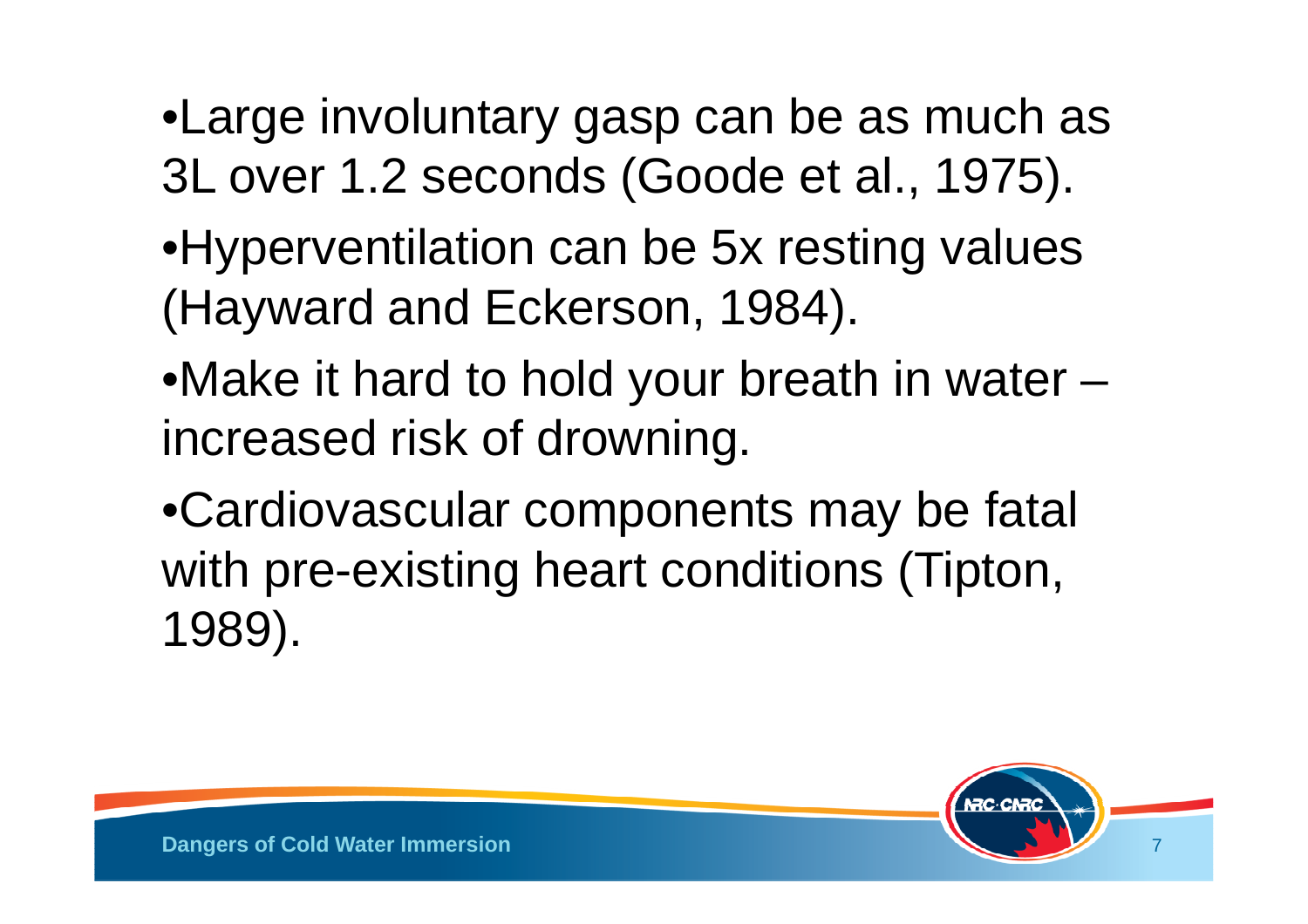#### Causes of CSR

- Rapid cooling of the skin causes thermoreceptors to fire (Goode et al, 1975).
- •Superficially located; body fat does not reduce response.
- •Greatest CSR is seen when the torso is cooled (Burke and Mekjavic, 1991).

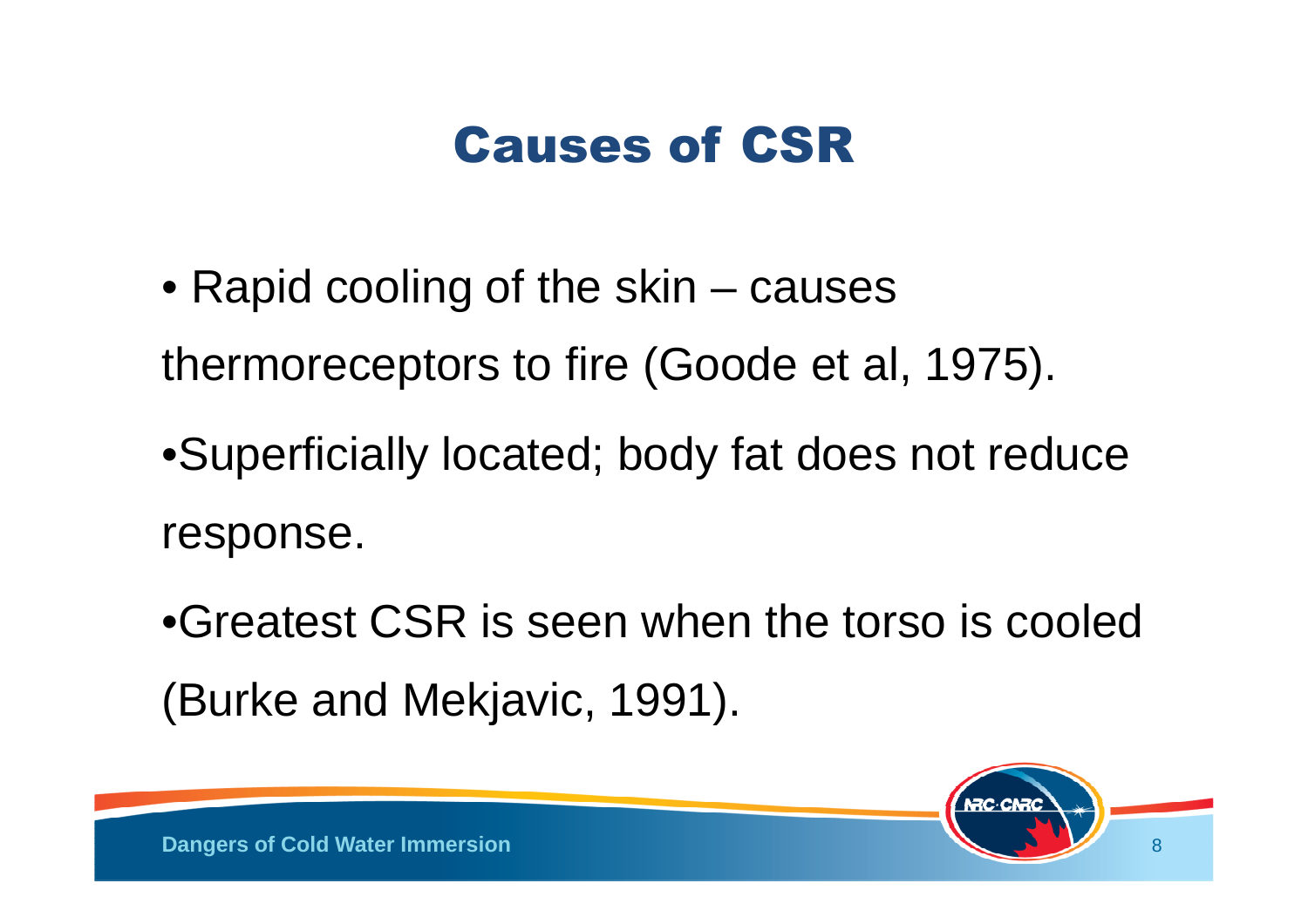#### Cold Shock Response Video

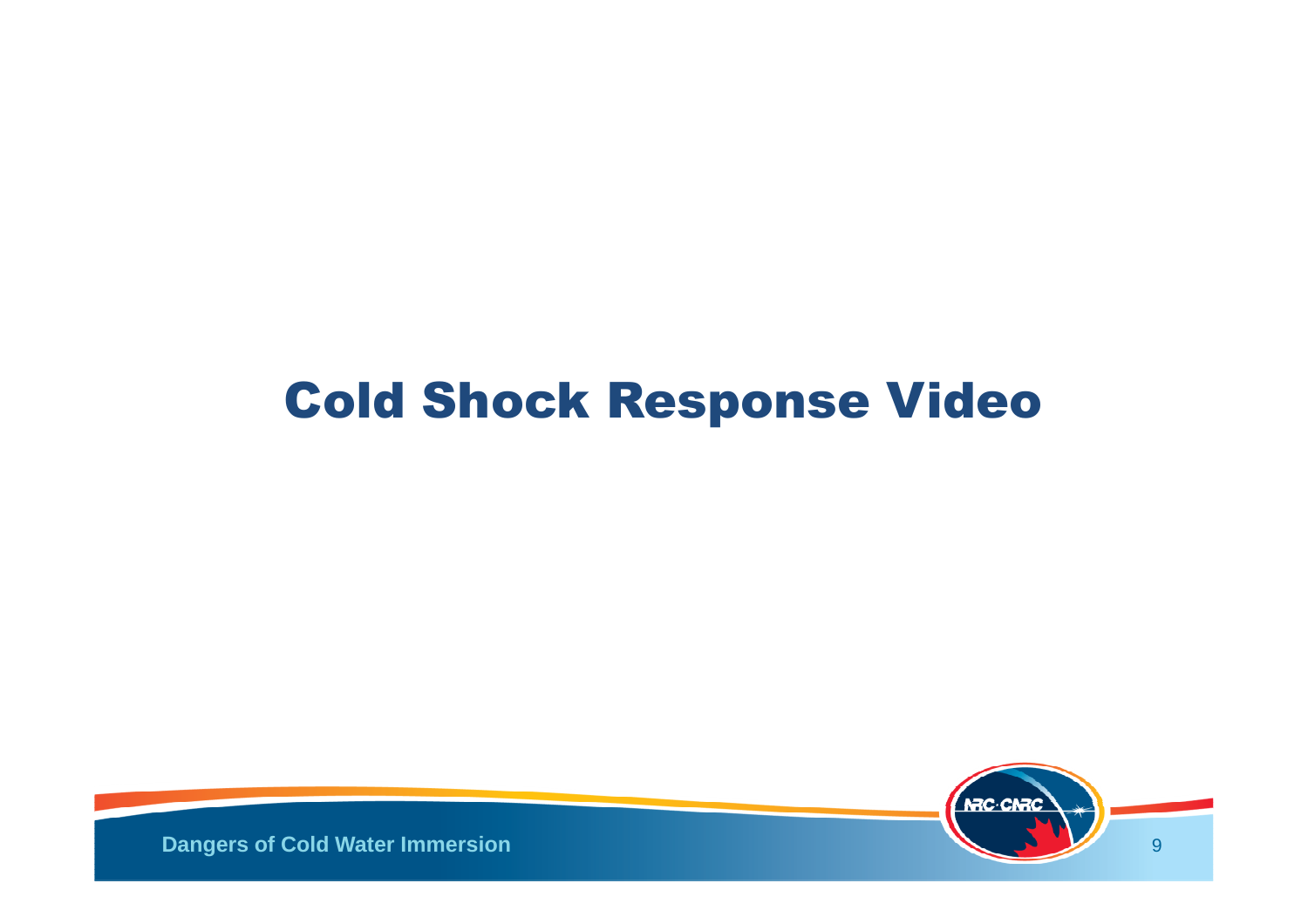# Short Term Immersion (Swim Failure)

- •As skin temp falls, so does muscle, joints, and nerve temps.
- •Minimum criteria: 15°C for local skin temperature, nerve temperature of 20°C, and a muscle temperature of 28°C (Heus et al. 1995).
- •Exposure of either forearms or hands to cold found to significantly reduce maximum grip strength within 2 minutes (Tipton and Vincent 1988) – MV Estonia incident.

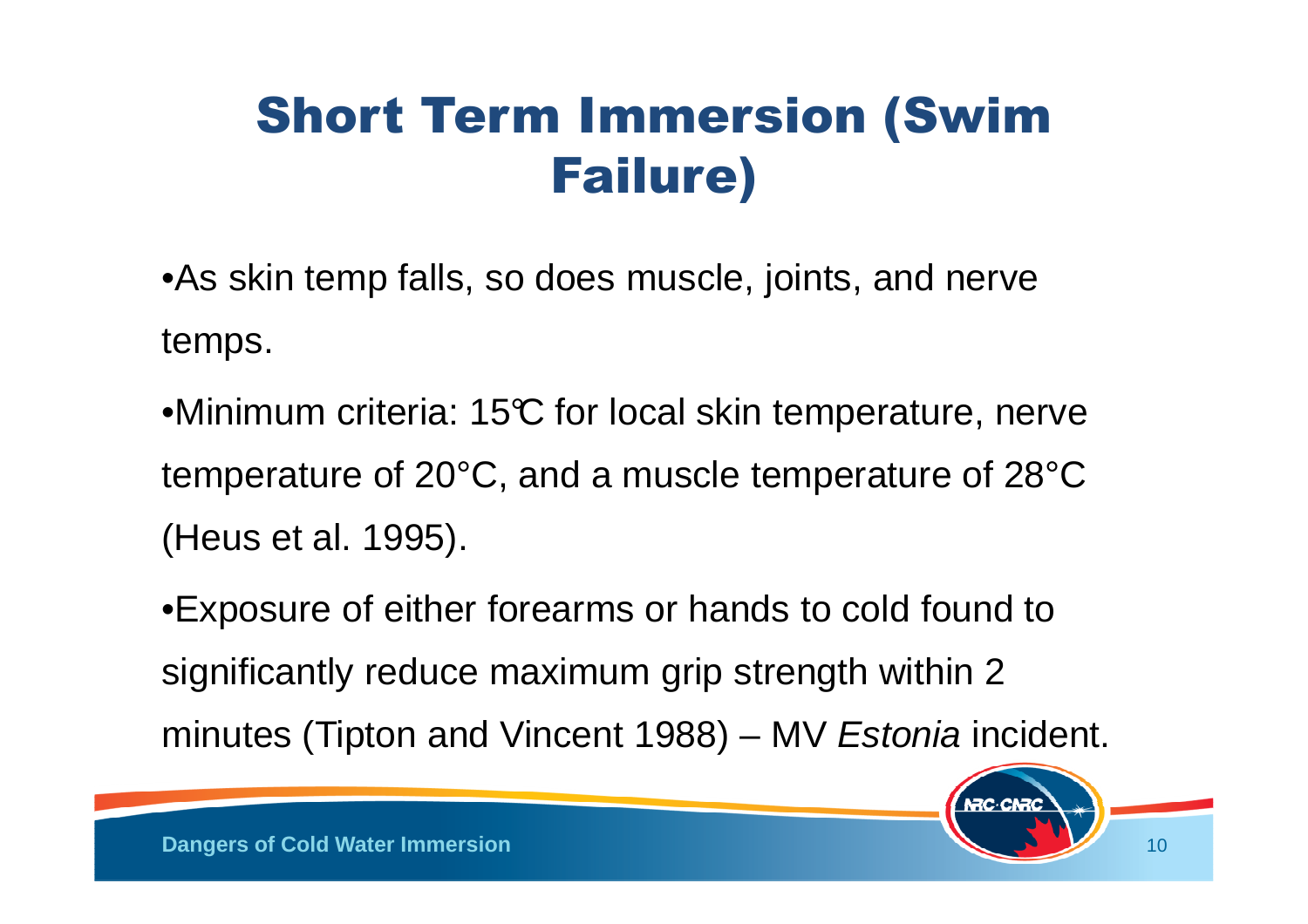•CSR makes coordinating breathing with swimming motions.

-More upright posture and inefficient swimming.

•Shivering occurs concurrently with swimming motions.

- Constriction of blood vessels deprives muscles of blood.
- Numbing effects reduces coordination.

•Even "good" swimmers will experience swim failure in 10 $\mathbb C$  water (Tipton et al., 1999).

•**When around cold water, even close to shore, always wear a lifejacket or PFD.**

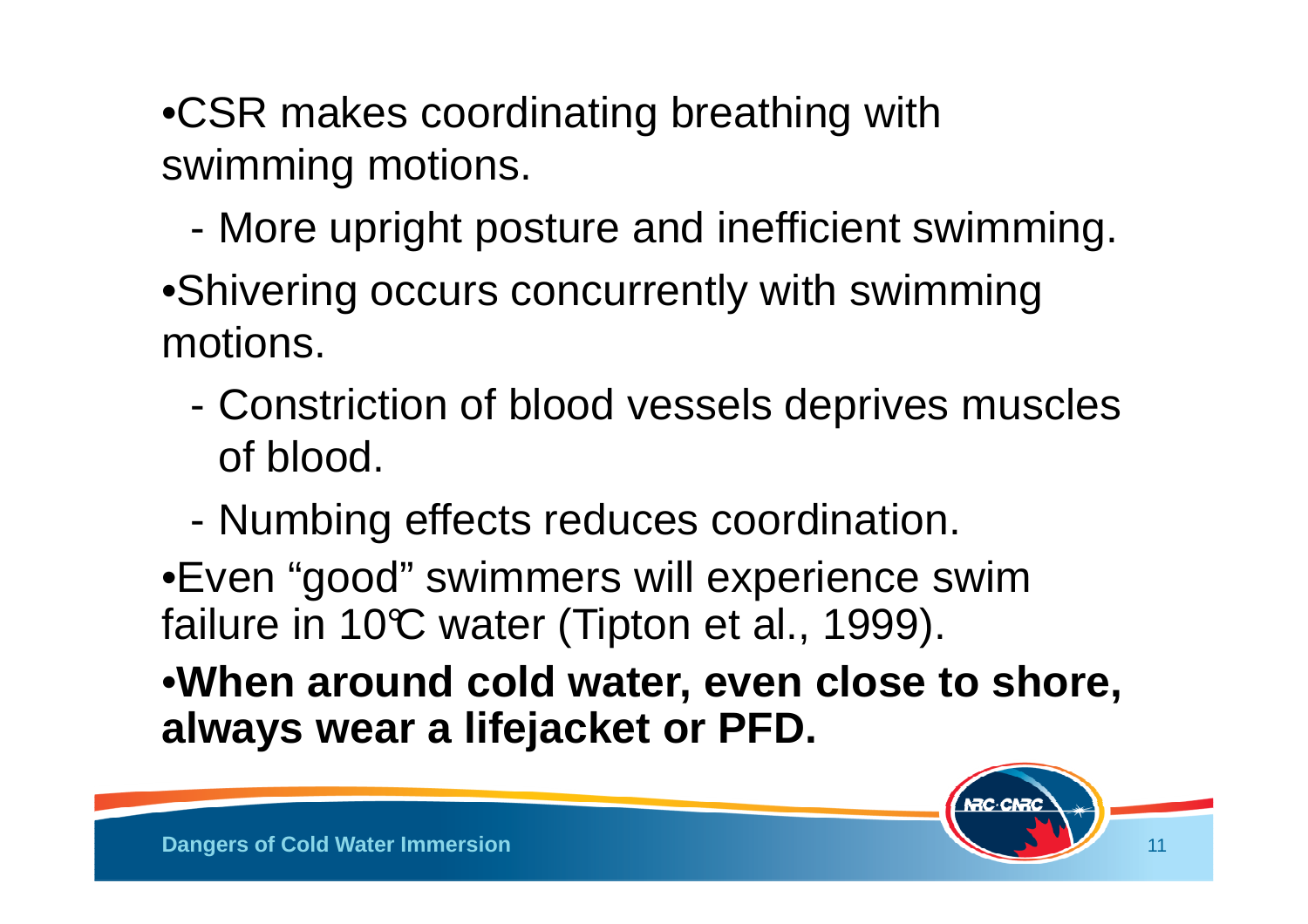

Adapted from: Golden, F.St.C., and M.J Tipton. Essentials of Sea Survival.Windsor, ON, Canada: Human Kinetics. 2002.

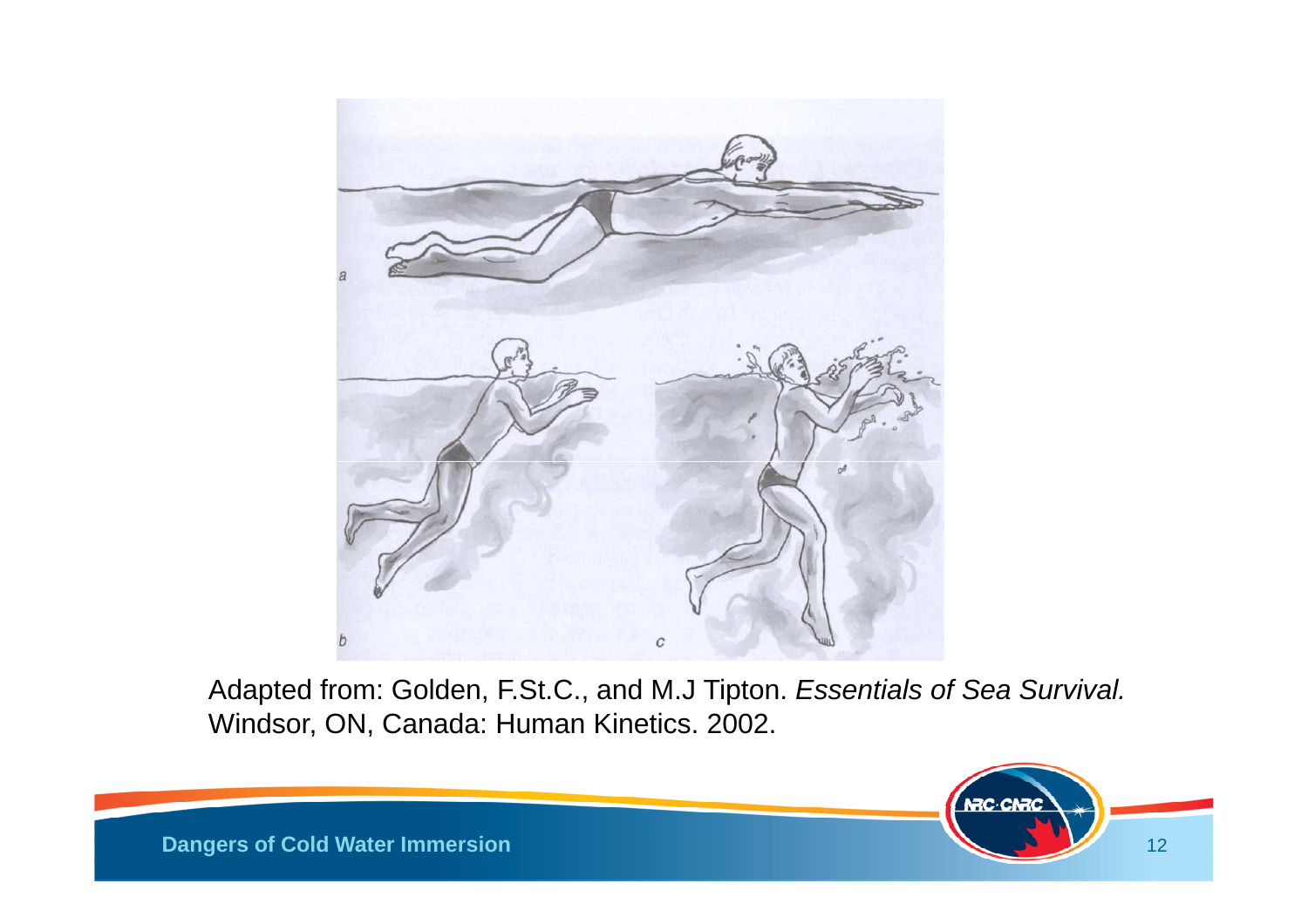# Hypothermia



Time

Adapted from F.S.C. Golden, and M.J. Tipton, *Essentials of Sea Survival.* 2002.

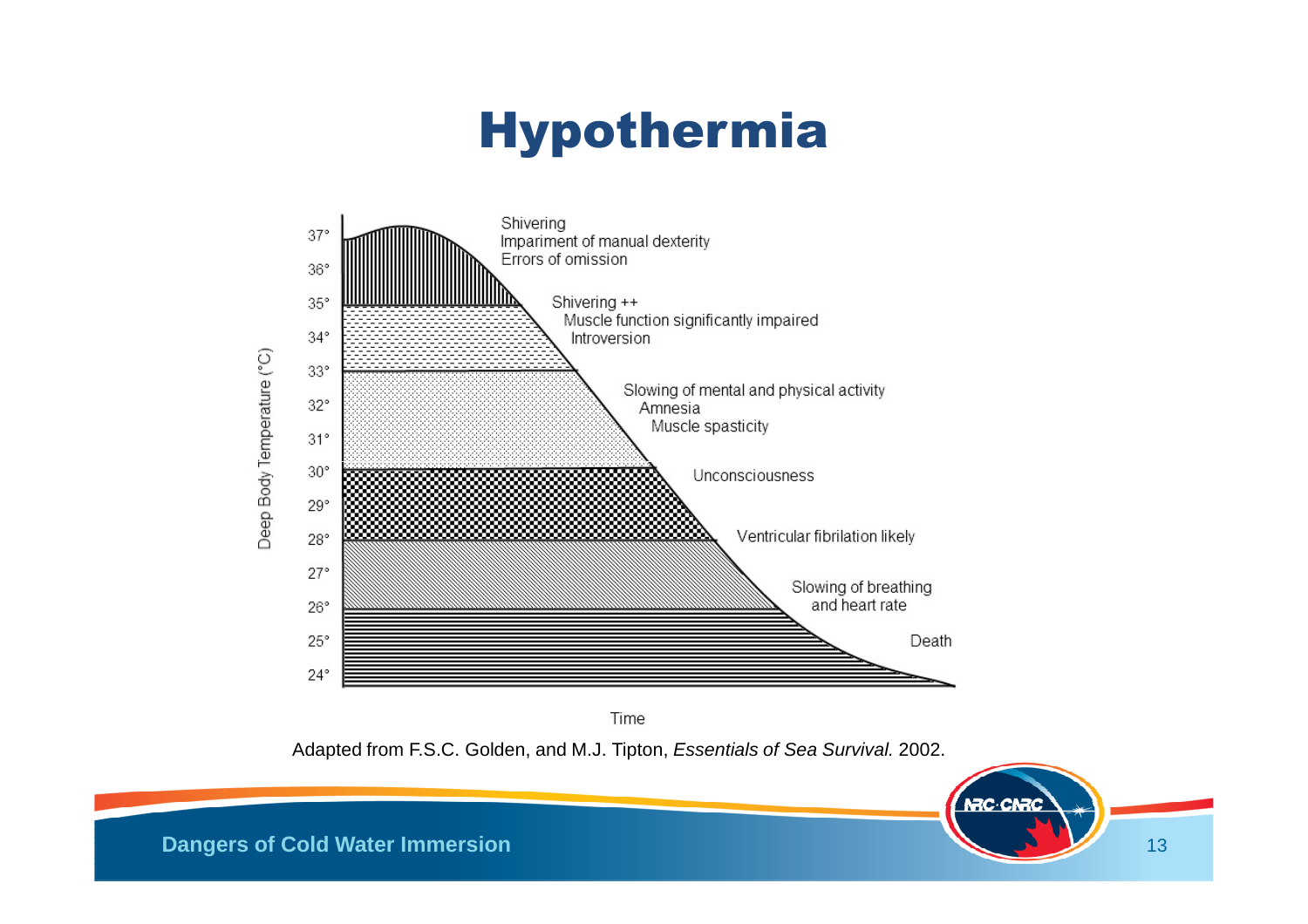#### Post Rescue Collapse

- •Not a completely understood phenomenon.
- •Thought that 20% of immersion deaths happen just before, during, or after rescue.
- •Long believed to be due to after drop but disproven by Golden and Hervery (1981).
- •Likely due to changes in blood volume and stress placed on the cardiac system.
- •If recovering someone from the water, best to take them out in a horizontal position.

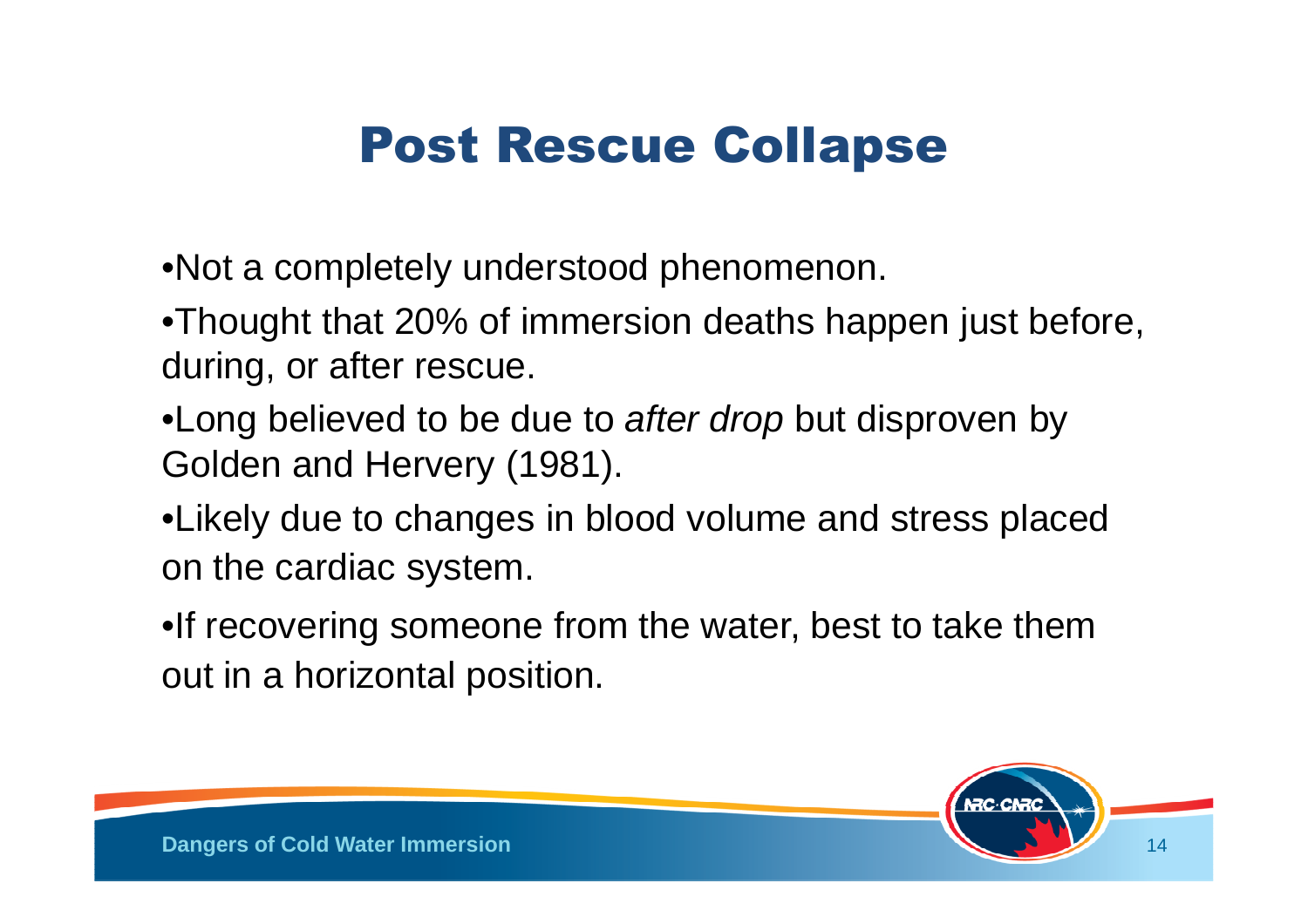#### CSR Reduction

- •Max CSR is observed in 10°C water.
	- - Lower temps do not produce increased CSR; just feel colder.
- Can habituate to CSR 6, 3 min immersions in 15°C water (Tipton et al., 1998).
	- -Significantly lower CSR in follow up 10°C immersions.
	- Lasts up to 6 months.
- Possibly explains why some people can swim in cold water without severe effects (e.g. English channel swimmers; Polar Bear club.)

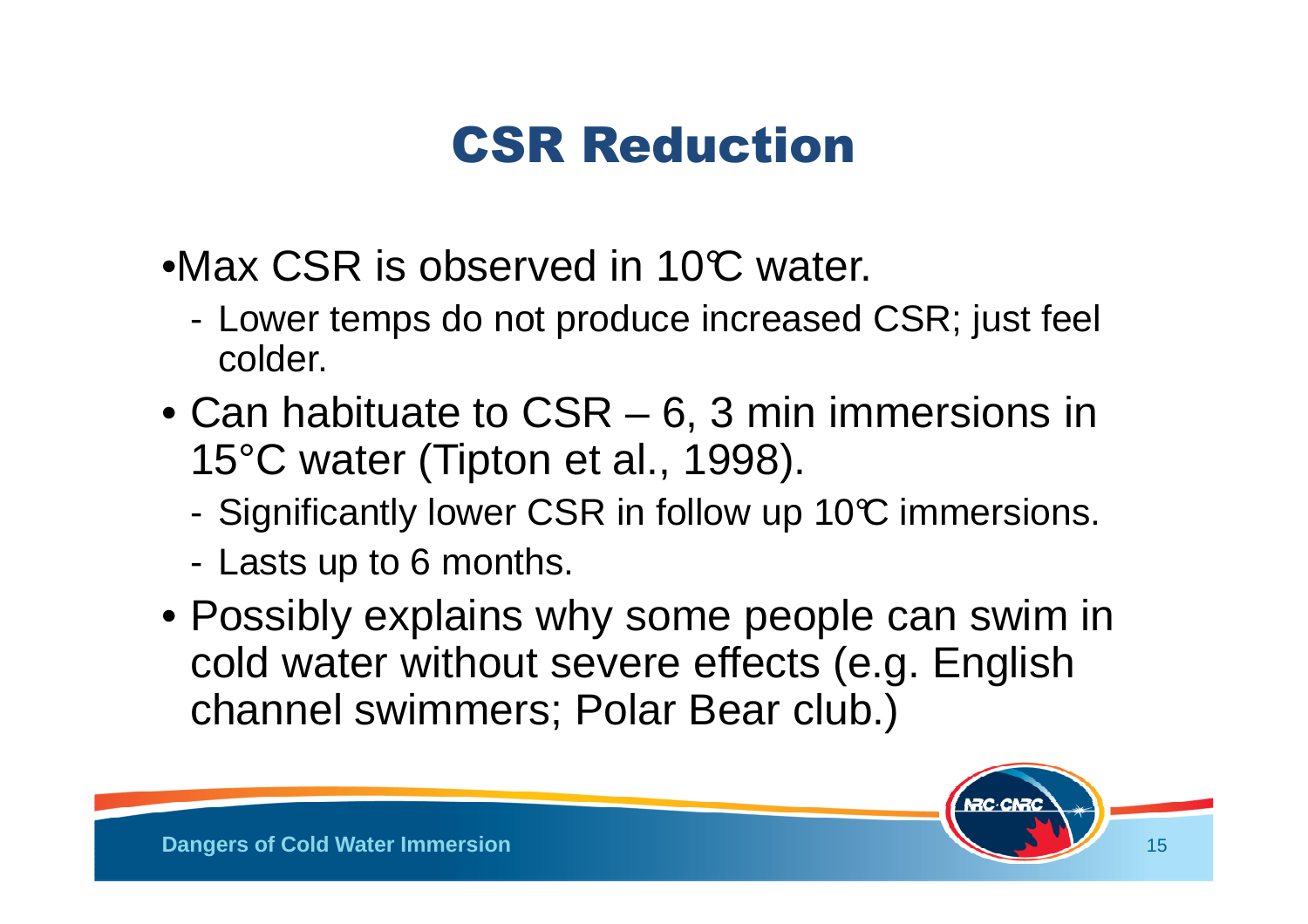# Exercise and Staying Warm

•Has been recommended not to exercise in water.

- Reduced peripheral insulation due to blood perfusion.
- Recent work by Farevik et al. (2010) shows that moderate leg exercise **in insulated immersion dry suits** can increase deep body temperature during immersions.
- People performed leg cycling motions; deep body temp increased over 3h immersion.
- Had a positive effect on subjective perception of thermal comfort.

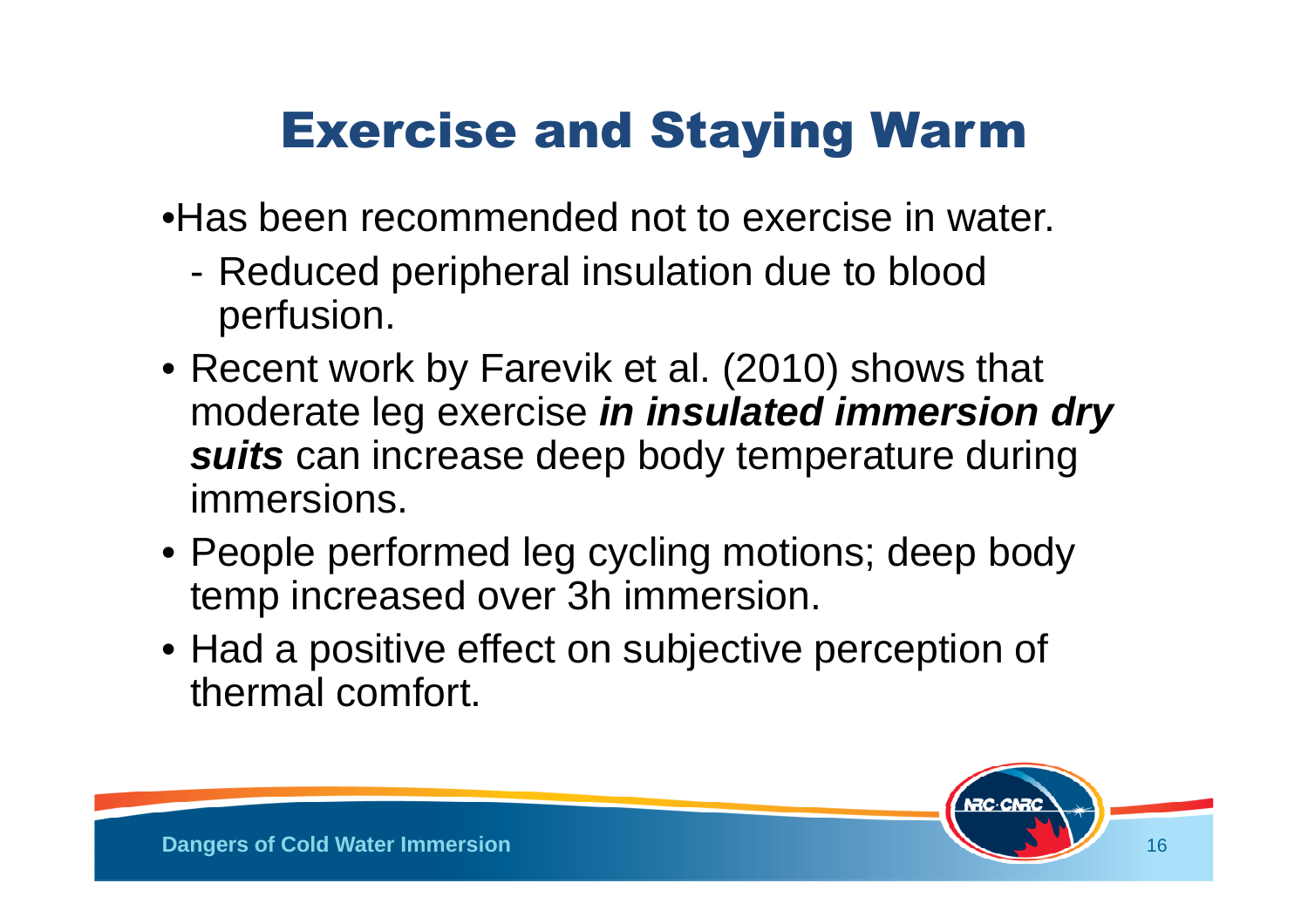# Manual Dexterity

•Manual dexterity can be lost quickly in cold water ("Lobster Claw").•Recent work by MacKinnon and Mallam (2011) showed that still able to perform the required survival tasks in under 2 min, after a 2 min barehanded immersion.

•Prolonged exposure can make it extremely difficult to help in your own rescue (e.g. can't grab a rope thrown to you).

•Instead of griping the rope, roll both hands over the rope in the water to tangle it over your arms.

•Then, put your hands together (as if praying), and move both hands in a circular motion so that the rope wraps around your wrists.

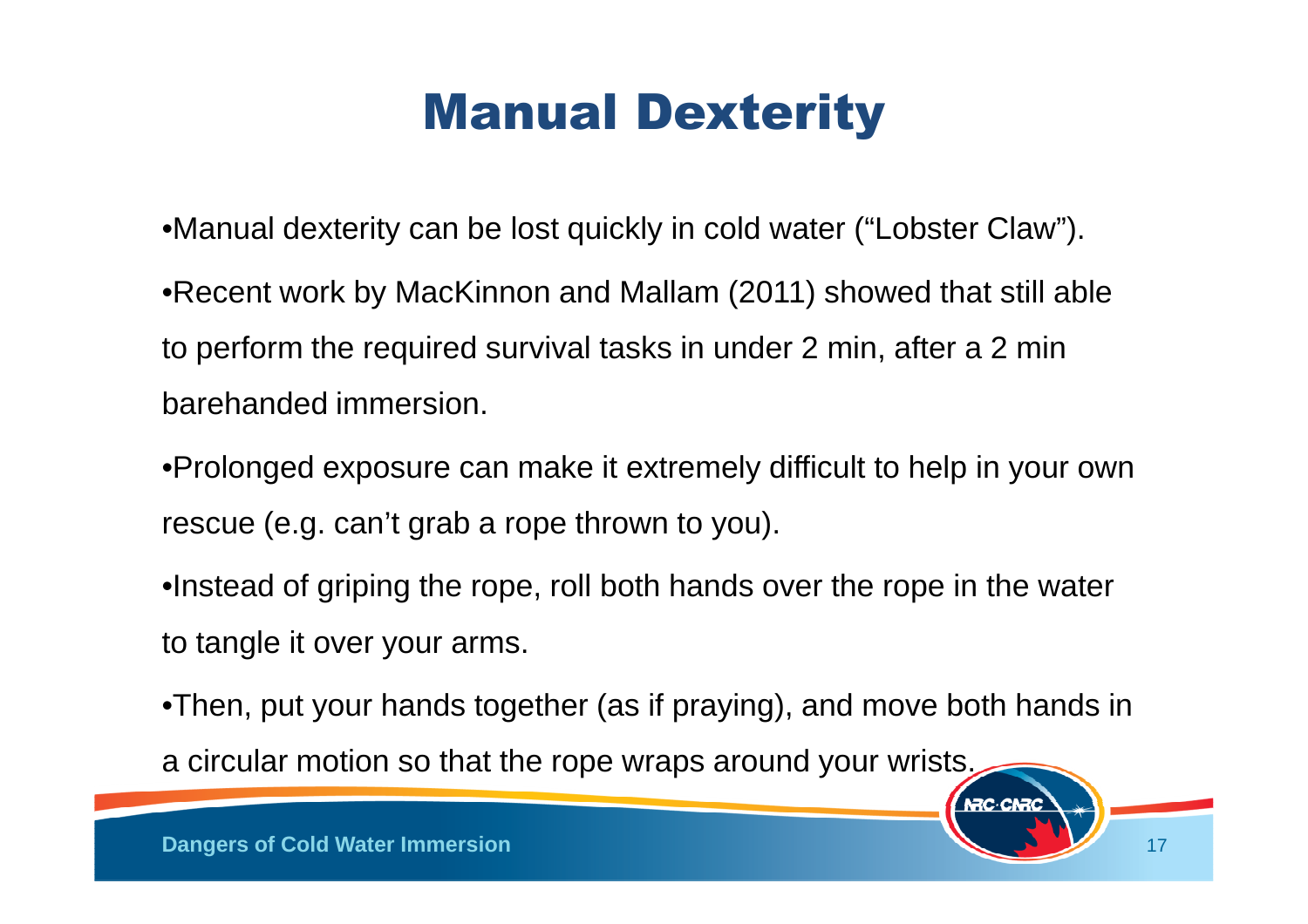# Undergarments

•Immersion suits are tested with a defined clothingensemble.

- Underwear (short sleeved, short legged).
- -Shirt (long sleeved).
- Trousers (not woolen).
- Wool socks.
- Immersion suit`s insulation level (clo value) measured with this ensemble.
- Altering the underclothing will increase or decrease insulation level.

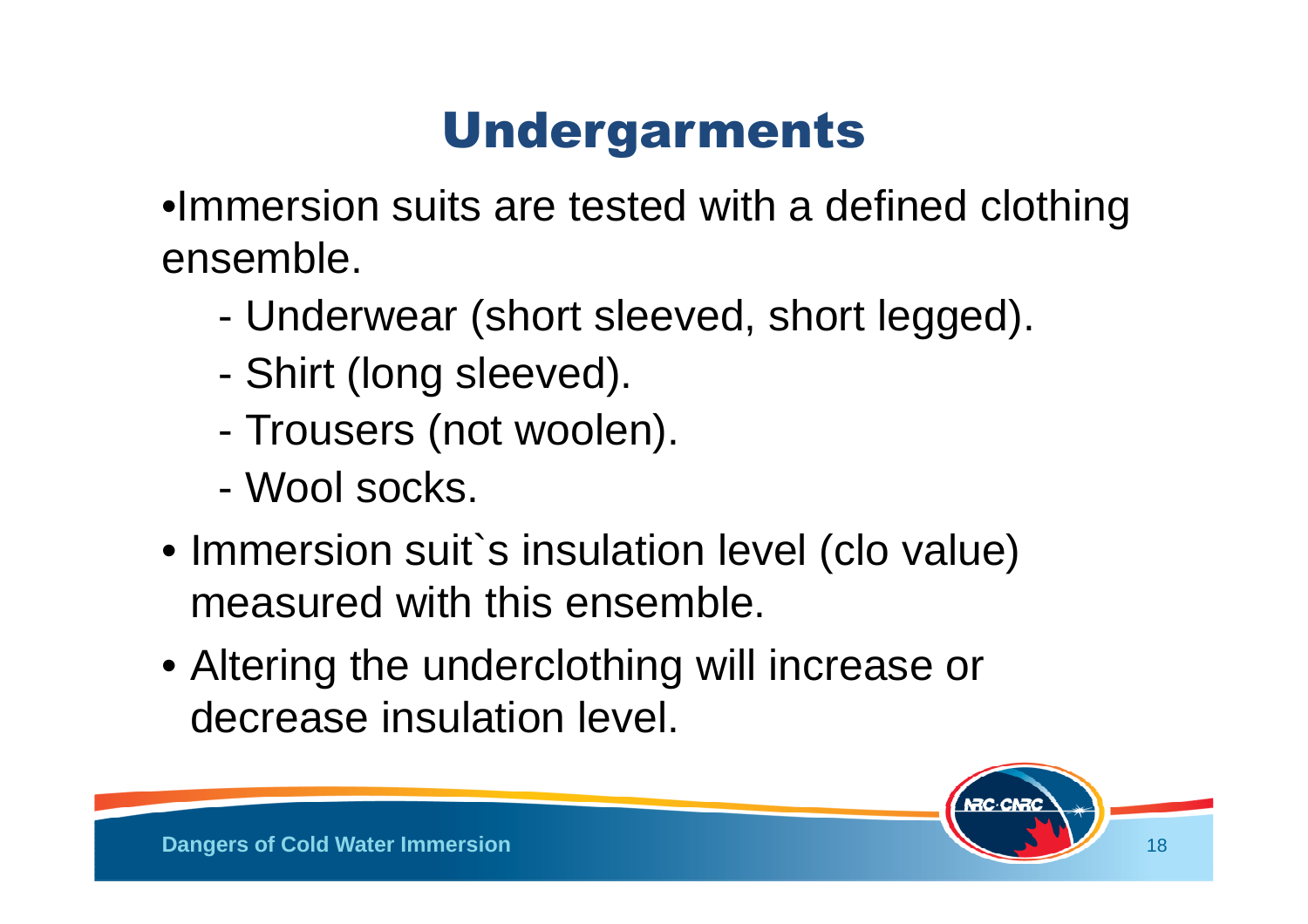#### •Specific conditions for human test subjects:

- "Each subject shall have had a normal night's sleep the night before the test, a well-balanced meal 1 to 5 h before the test, and no alcoholic beverages 24h prior tothe test" (CAN-CGSB 65.16-2005 section 6.22.2.1.1).
- Low blood sugar and alcohol can decrease the intensity of the shivering response –– faster rate of<br>. – fall in deep body temp (Golden and Tipton, 2002).
- Important to eat normally, be well rested, and abstain from alcohol.

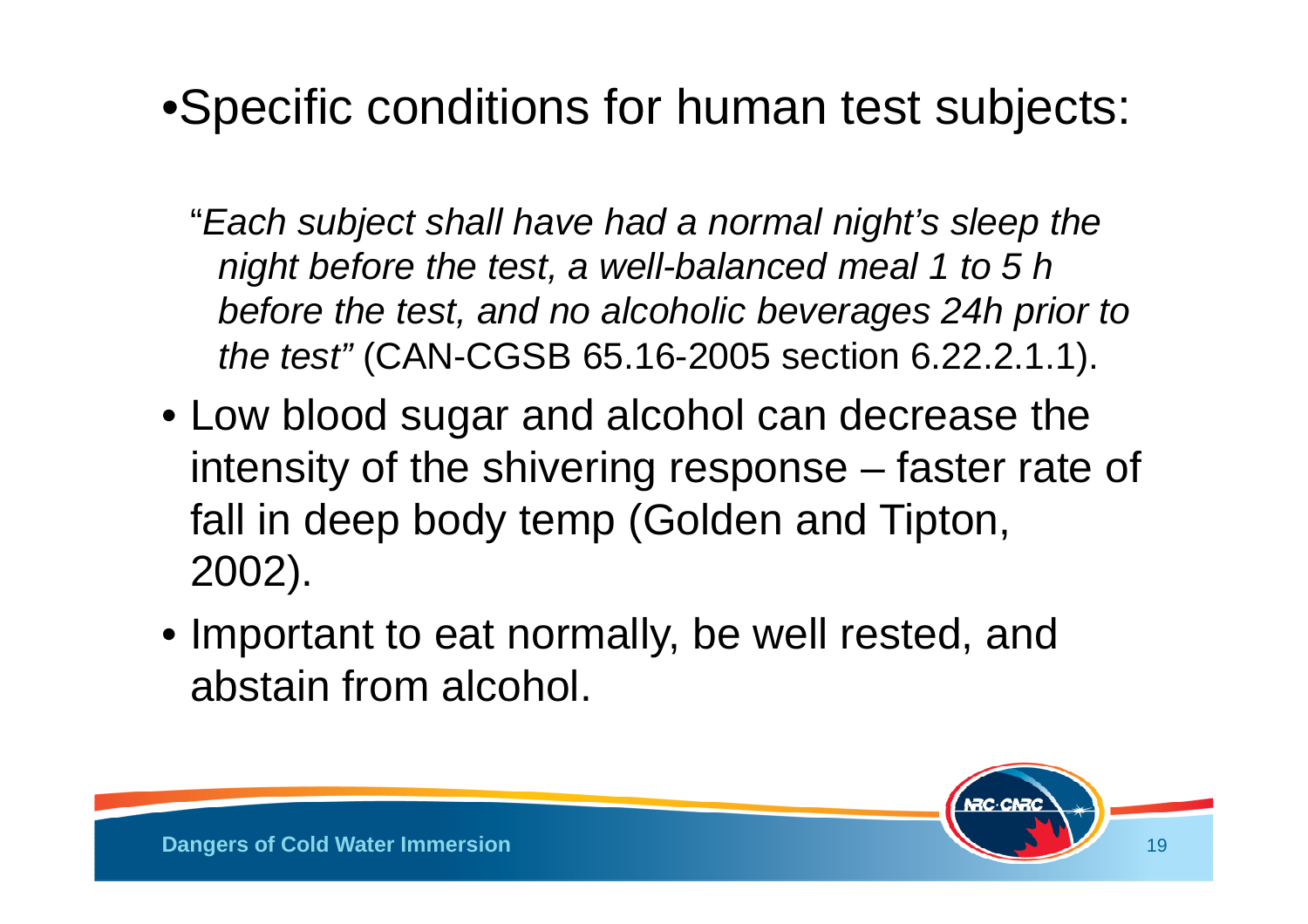#### **Summary**

•CSR thought to be responsible for deaths upon sudden immersion in cold water.

•Swim failure will occur – important to wear lifejackets around open water.

•Can take at least 30min for hypothermia to develop.

•Pre-exposure to cold water can lessen CSR.

•Exercising in insulated, immersion dry suits can help maintain a stable deep body temperature.

•Wearing warmer, layered clothing than what the suit was tested in will provide more thermal protection.

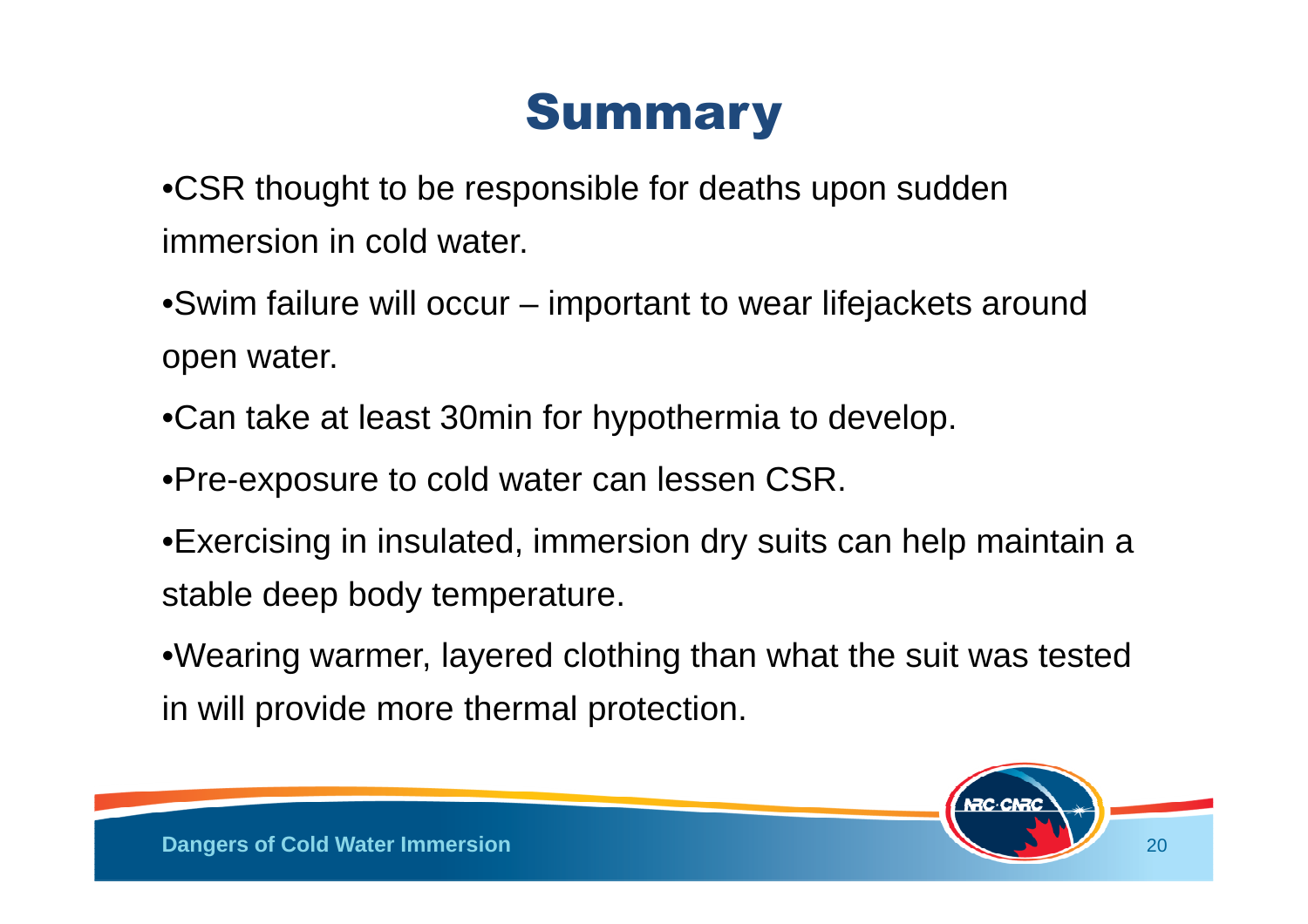#### Recommended Further Reading and Watching

Dr. Frank Golden and Professor Michael Tipton–Essentials of Sea Survival.

Dr. Christopher Brooks –Survival in Cold Waters: Staying Alive. http://www.tc.gc.ca/publications/app/en/corral.asp?itemid=48469&tpnumber=13822&language=US&source=istore

Dr. Gordon Giesbrecht -Cold Water Boot Camp. http://www.coldwaterbootcamp.com

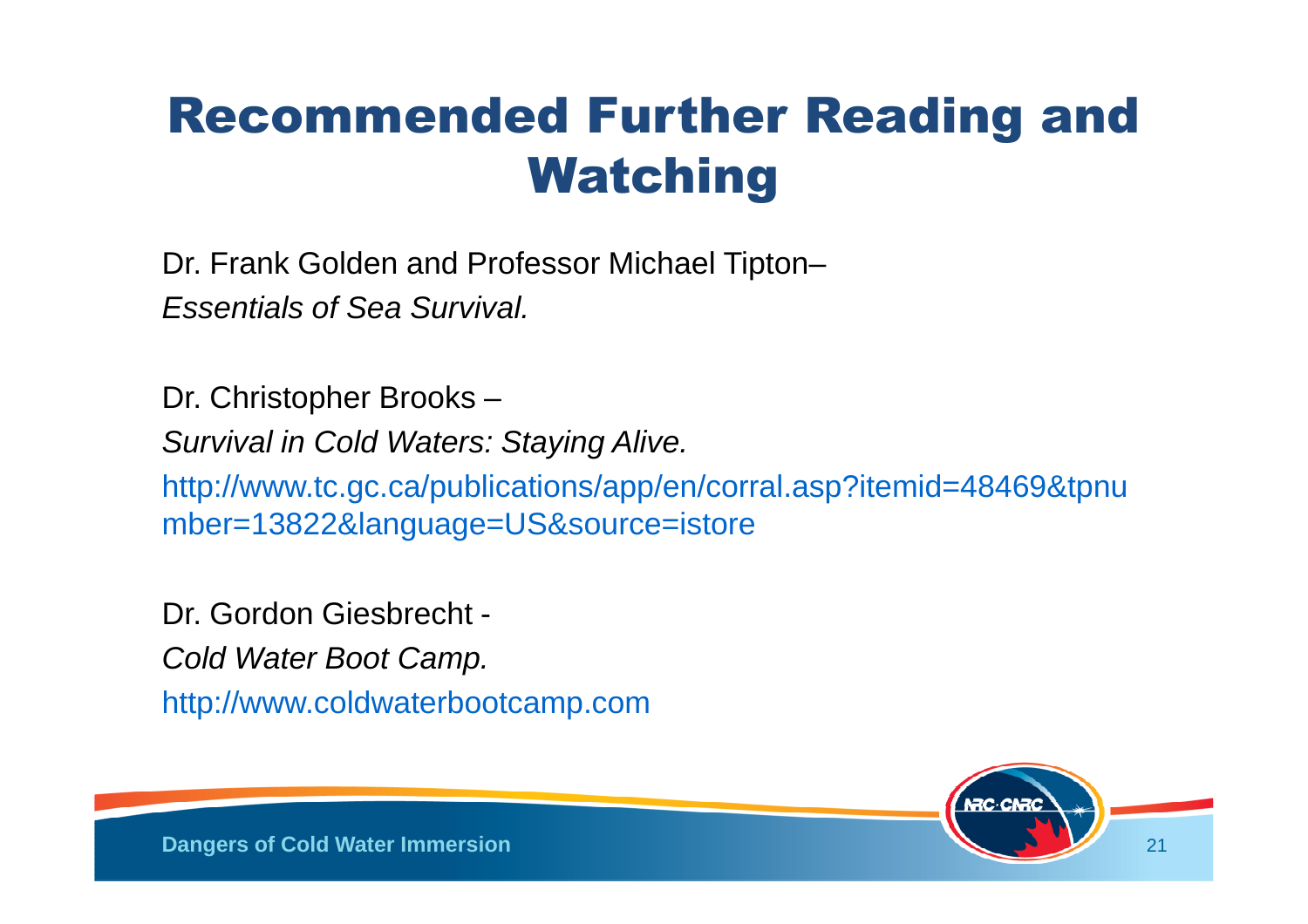#### References

•Burke, W.E. and I.B. Mekjavic, Estimation of regional cutaneous cold sensitivity by analysis of the gasping response. J. Appl. Physiol. 1991. 71(5):p.1933-1940.

•Cooper, K.E., S. Martin, and P. Riben. Respiratory and other responses in subjects immersed in cold water. J Appl Physiol. 1976. 40: p. 903-10.

•Faervik, H., R.E. Reinersten, and G.G. Giesbrecht. *Leg exercise and core cooling in an insulated immersion suit under severe environmental conditions.* Aviat Space Environ Med, 2010. 81: p.993-1001.

•Golden, F.St.C. and M.J. Tipton, Essentials of sea survival. Windsor, ON, Canada: Human Kinetics. 2002.

•Golden, F.St.C. and G.R. Hervey. The "afterdrop" and death after rescuse from immersion in cold water. Hypothermia ashore and afloat, ed. J.A. Adam. Aberdeen University Press, Aberdeen. 1981.

•Goode, R.C., J. Duffin, R. Miller, T.T. Romet, R.W. Chant, and K. Ackles. Sudden cold water immersion. Respir Physiol, 1975. 23:p.301-10.

•Hayward, J.S. and J.D. Eckerson, Physiological responses and survival time prediction for humans in ice-water. Aviat Space Environ Med, 1984. 55(3): p. 206-11

•Heus, R. A.M. Hein Daanen, and G. Havenith. Physiological criteria for functioning of hands in cold. Applied Ergonomics. 1995. 26(1): p.5-13.

•Home Office. Report on the working party on water safety. HMSO London. 1977.

•Keatinge, W.R. and J.A. Nadel, Immediate respiratory response to sudden cooling of the skin. J. Appl. Physiol., 1965. 20(1):p.65-69.

•MacKinnon, S.N. and S.C. Mallam. The effect of hand immersion in 4°C water on the pe rformance of helicopter evacuation survival tasks. Proceedings of Ergoship 2011: 1st

Conference on Maritime Human Factors, September 14th-16th, 2011, Göteborg, Sweden.

•Royal College of Physicians London. Report of the committee on accidental hypothermia. Royal College of Physicians London. 1966.

•Tipton, M.J., The initial responses to cold-water immersion in man. Clin Sci (Lond), 1989. 77(6): p. 581-8.

•Tipton, M.J., C. Eglin, M. Gennser, and F.St.C. Golden. Immersion deaths and deterioration in swimming performance in cold water. The Lancet. 1999. 354.

•Tipton, M.J., F.St.C. Golden, C. Higenbottam, I.B. Mekjavic, and C.M. Eglin, *Temperature dependence of habituation of the intial resposnes to cold-water immersion.* Eur J Appl Physiol, 1998. 78: p. 253-257.

•Tipton, M.J., M.J. Vincent. The effects of cold immersion and hand protection on grip strength. Aviat Space Environ Med, 1988. 59: p.738-41.

•Helicopter Passenger Transportation Suit Systems. CAN/CGSB-65.17-99. Canadian General Standards Board. 1999.

•Immersion Suit Systems. CAN/CGSB-65.16-2005. Canadian General Standards Board. 2005.